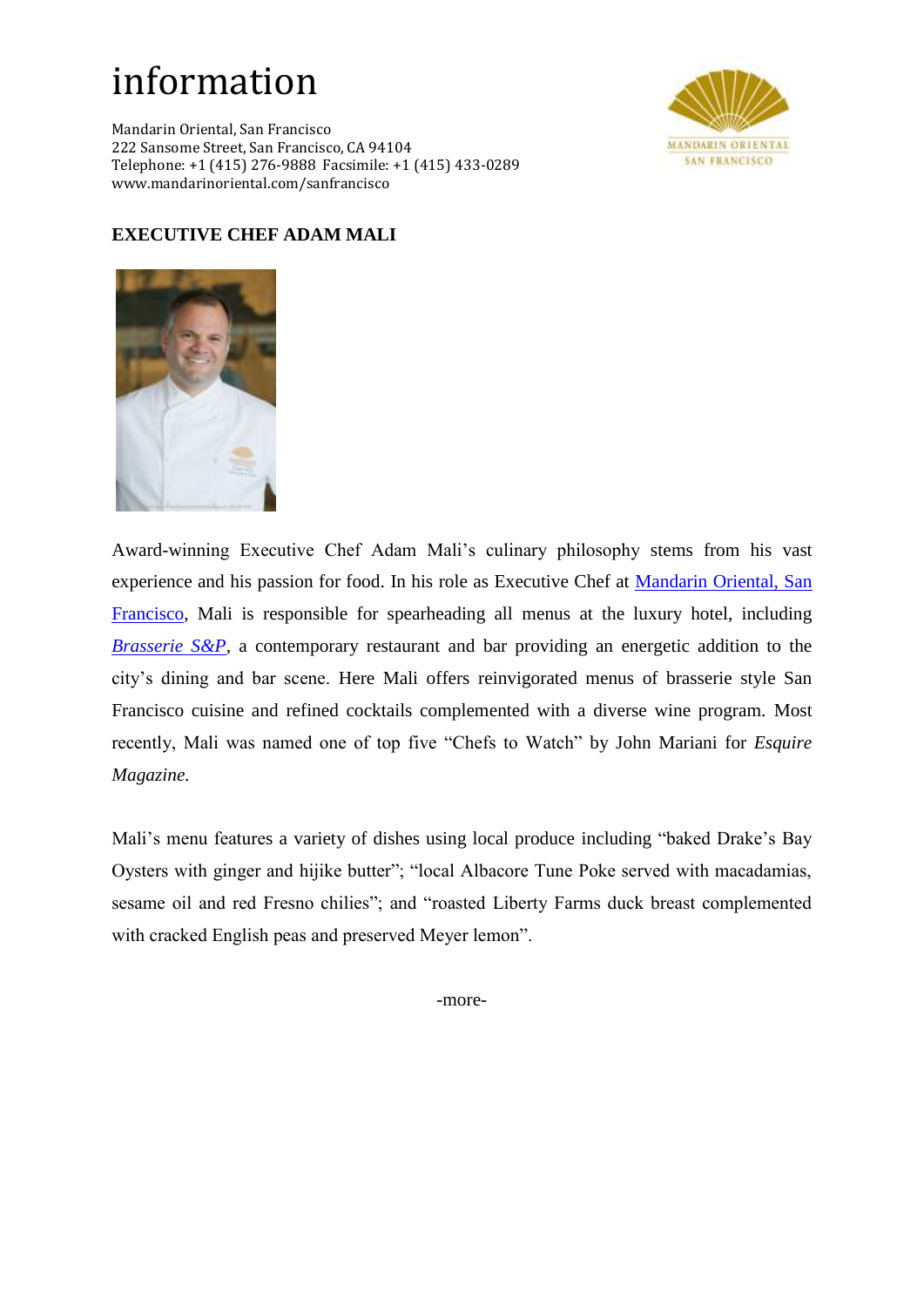

Page 2

Prior to joining Mandarin Oriental, San Francisco, Mali served as Executive Chef at Nick's Cove in Tomales Bay, California. Mali's cuisine showcased the bounties of the Marin countryside by incorporating his own style and personal flair. Working hand-in-

hand with Chef and Owner Mark Franz, the restaurant earned three stars from the *San Francisco Chronicle*'s executive food and wine editor and restaurant critic Michael Bauer, was named one of *San Francisco Chronicle*'s top 100 restaurants in 2008 and 2009, and was Michelin recommended.

A native of New York, Mali began his culinary career on the East Coast, where he spent three years as Sous Chef at Gianni's in New York City before moving to Jodi's Restaurant located in Massachusetts' bucolic Berkshires. A culinary externship at the renowned Five-Star and Five-Diamond Restaurant Gary Danko from 2001 to 2002 brought Mali to San Francisco. Under the guidance of Craig Stoll, *Food & Wine*'s Best New Chef of 2001, Mali served as a cook at Delfina. Throughout his following tenure as Executive Chef of the Montecito Restaurant Group in Denver, Colorado, Mali oversaw menu development at Montecito North, Montecito South and Annebel's.

During his 25 years of experience and training at some of the nation's finest restaurants, Chef Mali has garnered much recognition, having been honored by the James Beard Foundation in 2005 as a "Great Regional Chef in America." In 2004, he was named "Rising Star Chef" by *Rocky Mountain News* and also earned the title of "Top Chef". As Chef and Owner of Restaurant Kody in Evergreen, Colorado, Mali earned the distinction of being named one of Denver's top ten restaurants by *5280* magazine in 2003.

-more-